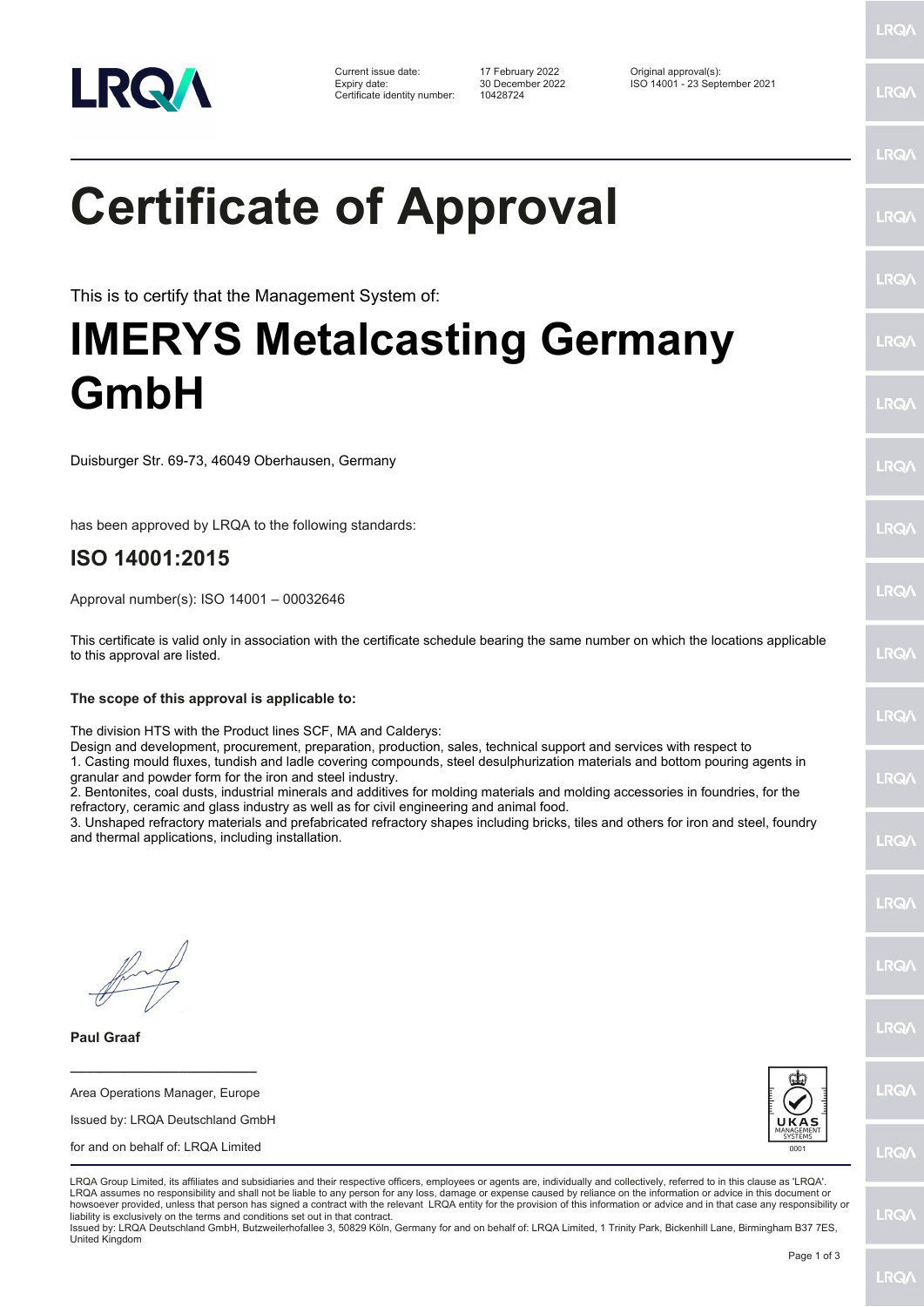

**LRQA** 

Certificate identity number: 10428724

| Location                                                                                                    | <b>Activities</b>                                                                                                                                                                             | LRQ/        |
|-------------------------------------------------------------------------------------------------------------|-----------------------------------------------------------------------------------------------------------------------------------------------------------------------------------------------|-------------|
| <b>IMERYS Metalcasting Germany GmbH</b><br>Duisburger Str. 69-73, 46049 Oberhausen,<br>Germany              | ISO 14001:2015<br>Design, manufacturing and sales of continuous casting<br>mould flux, tundish and ladle covering compounds, steel<br>desulfurization materials and bottom pouring flux in    | <b>LRQA</b> |
|                                                                                                             | granular & powder form including technical service.                                                                                                                                           | <b>LRQ/</b> |
| <b>IMERYS Metalcasting Germany GmbH</b><br>Werk Mannheim, Ruhrorter Str. 72, 68219 Mannheim,<br>Germany     | ISO 14001:2015<br>Development, procurement, preparation, production,<br>sales and service with respect to bentonites, coal dusts<br>and other industrial minerals for metal casting moulds in | <b>LRQ/</b> |
|                                                                                                             | the foundry market, for the refractory, ceramic and glass<br>industry as well as for civil engineering and animal food.                                                                       | <b>LRQA</b> |
| <b>IMERYS Metalcasting Germany GmbH</b><br>Werk Marl-Sinsen, Schmielenfeldstr. 78,<br>45772 Marl, Germany   | ISO 14001:2015<br>Development, procurement, preparation, production,<br>sales and service with respect to bentonites, coal dusts<br>and other industrial minerals for metal casting moulds in | <b>LRQA</b> |
|                                                                                                             | the foundry market, for the refractory, ceramic and glass<br>industry as well as for civil engineering and animal food.                                                                       | LRQ/        |
| <b>IMERYS Metalcasting Germany GmbH</b><br>Werk Marl-Brassert, Am Kanal 90, 45768 Marl Brassert,<br>Germany | ISO 14001:2015<br>Preparation and production of bentonites, coal dusts and<br>other industrial minerals for metal casting moulds in the                                                       | <b>LRQ/</b> |
|                                                                                                             | foundry market, for the refractory, ceramic and glass<br>industry as well as for civil engineering and animal food.                                                                           | <b>LRQ/</b> |
| Monrefco Beteiligungsgesellschaft mbH<br>In der Sohl 122, 56564 Neuwied, Germany                            | ISO 14001:2015<br>Holding.                                                                                                                                                                    | LRQ/        |
| <b>Calderys Deutschland GmbH</b><br>Friedrich List Platz 1, 04103 Leipzig,<br>Germany                       | ISO 14001:2015<br>Sales of unshaped refractory materials and prefabricat<br>refractory shapes.                                                                                                | LRQ/        |
| <b>Calderys Deutschland GmbH</b><br>Straßheimer Str. 3, 61169 Friedberg, Germany                            | ISO 14001:2015<br>Sales of unshaped refractory materials and prefabricat<br>refractory shapes.                                                                                                | <b>LRQA</b> |

LRQA Group Limited, its affiliates and subsidiaries and their respective officers, employees or agents are, individually and collectively, referred to in this clause as 'LRQA'. LRQA<br>assumes no responsibility and shall not

**LRQA**